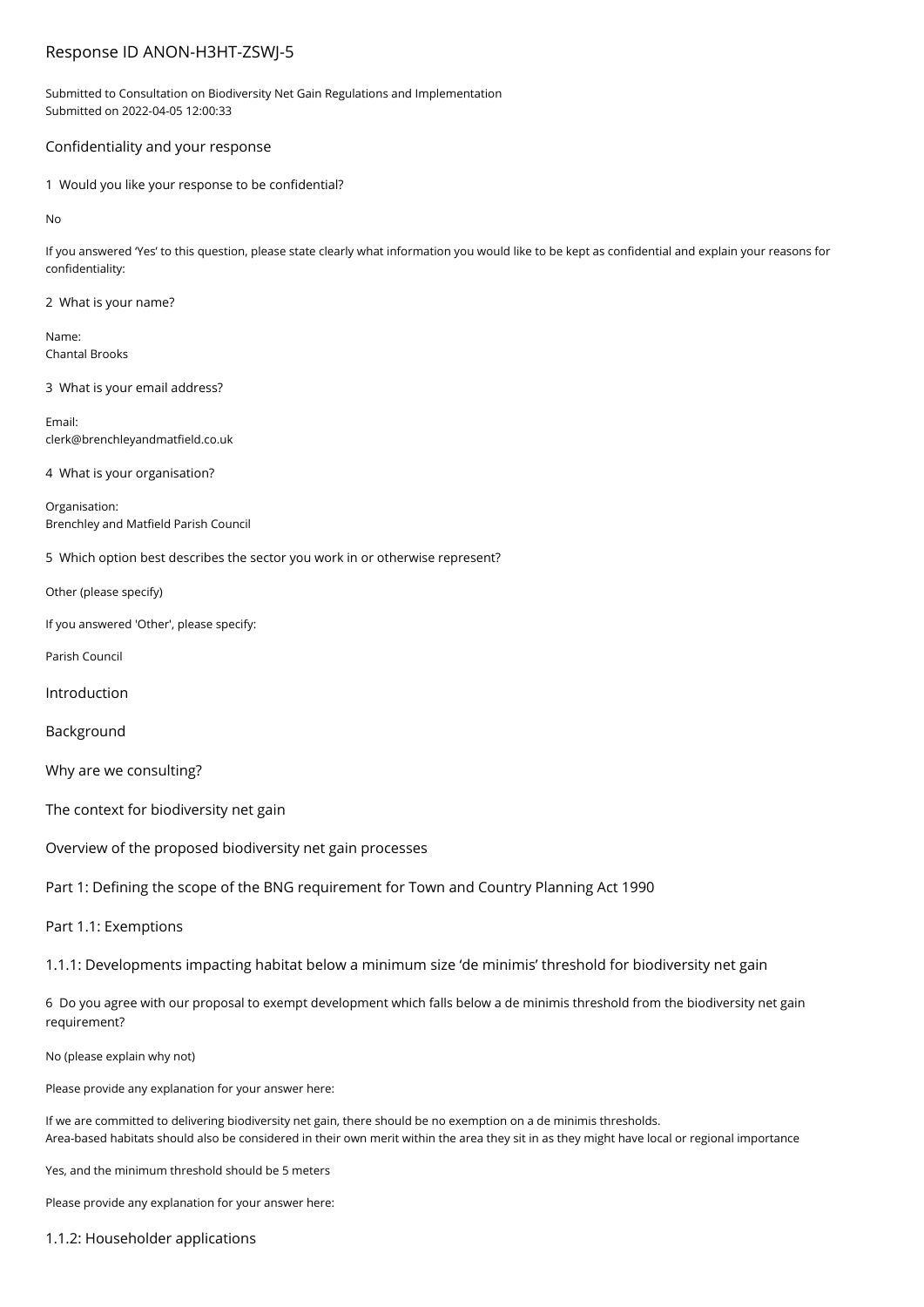7 Do you agree with our proposal to exempt householder applications from the biodiversity net gain requirement?

#### No (please explain why not)

Please provide any explanation for your answer here:

householder applicants should not be exempt from the biodiversity net gain requirement as there are many types of habitats that can be found on properties and should be protected or replaced if destroyed. For household applications, it would be worth surveying wildlife population before ascertaining the type of habitats that fall within the biodiversity net gain requirement as certain species might nest in buildings, including protected species (namely bats).

### 1.1.3: Change of use applications

8 Do you agree with our proposal to exempt change of use applications from the biodiversity net gain requirement?

No (please explain why not)

Please provide any explanation for your answer here:

change of use applications should not be exempt from the biodiversity net gain requirement. Without this requirement, change of use applications could be seen as a shortcut to unsustainable development.

### 1.1.4: Creation of biodiversity gain sites

9 Do you think developments which are undertaken exclusively for mandatory biodiversity gains should be exempt from the mandatory net gain requirement?

Yes, only for biodiversity net gain (please explain why)

Please provide any explanation for your answer here:

## 1.1.5: Self-builds and custom housebuilding

10 Do you think self-builds and custom housebuilding developments should be exempt from the mandatory net gain requirement?

No (please explain why not)

Please provide any explanation for your answer here:

We do not believe that implementing the biodiversity net gain requirement on these types of projects would be a deterrent to the process of applying for a self-build as suggested nor that the net gain costs should be passed into land prices. Having a strict biodiversity net gain control at application time will ensure that the self-build and custom housebuilding structures respect the environment it will sit in rather than focusing exclusively on the architecture of the building.

# 1.1.6: Brownfield sites

11 Do you agree with our proposal not to exempt brownfield sites, based on the rationale set out above?

Yes

Please provide any explanation for your answer here:

# 1.1.7: Temporary permissions

12 Do you agree with our proposal not to exempt temporary applications from the biodiversity net gain requirement?

Yes

Please provide any explanation for your answer here:

Doing so would create a potential loophole.

1.1.8: Developments for which permitted development rights are not applicable due to their location in conservation areas, areas of outstanding natural beauty or national parks

13 Do you agree with our proposal not to exempt developments which would be permitted development but are not on account of their location in conservation areas, such as in areas of outstanding natural beauty or national parks?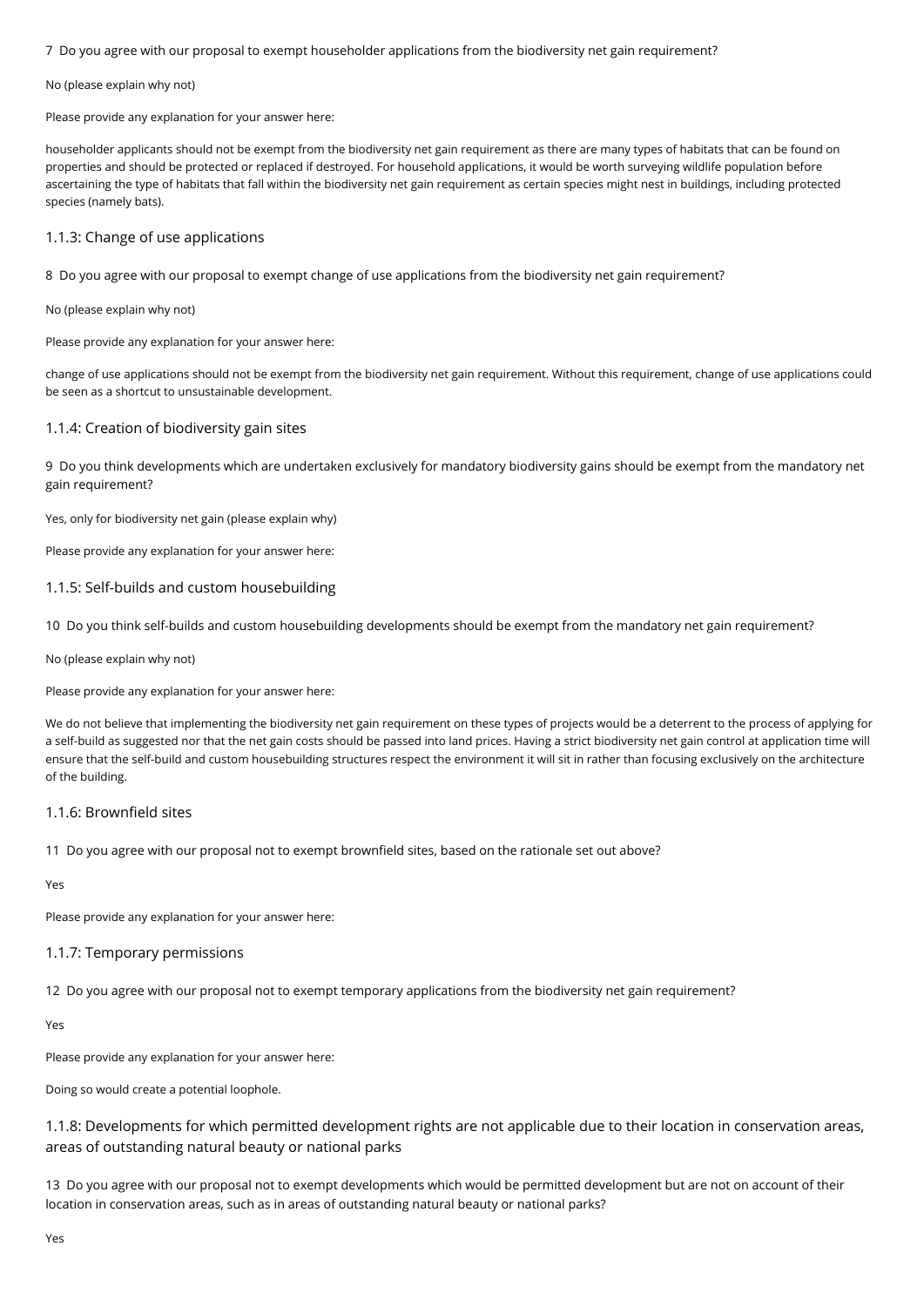Please provide any explanation for your answer here:

### 1.1.9: General question on exemptions

14 Are there any further development types which have not been considered above or in the previous net gain consultation, but which should be exempt from the biodiversity net gain requirement or be subject to a modified requirement?

No

Please provide any explanation for your answer here:

### Part 1.2: Development within statutory designated sites for nature

15 Do you agree with our proposal not to exempt development within statutory designated sites for nature conservation from the biodiversity net gain requirement?

Yes

Please provide any explanation for your answer here:

### Part 1.3: Irreplaceable habitat

16 Do you agree with the stated proposals for development (or component parts of a development on irreplaceable habitats), specifically:

### No (please explain why not)

Please provide any explanation for your answer here:

If the destruction of irreplaceable habitat is inevitable to proceed to the planning application, the biodiversity net gain requirement should be up from the limit 10% threshold to account for the loss. Stricter mitigation measures should be put in place to ensure that some benefits come out of the loss. Preferably, no building work would take place at the detriment of irreplaceable habitat.

Yes

Please provide any explanation for your answer here:

Yes

Please provide any explanation for your answer here:

Yes

Please provide any explanation for your answer here:

Irreplaceable habitats should take into account the area they are located in. A patch of heathland in the middle of Yorkshire might not appear irreplaceable, but it might well be in a forest in Kent.

Yes

Please provide any explanation for your answer here:

Part 2: Applying the biodiversity gain objective to different types of development

### Part 2.1: Phased development and development subject to subsequent applications

17 Do you agree with our proposed approach that applications for outline planning permission or permissions which have the effect of permitting development in phases should be subject to a condition which requires approval of a biodiversity gain plan prior to commencement of each phase?

Yes

Please provide any explanation for your answer here:

18 Do you agree with the proposals for how phased development, variation applications and minerals permissions would be treated?

No (please suggest alternative approaches)

Please provide any explanation for your answer here: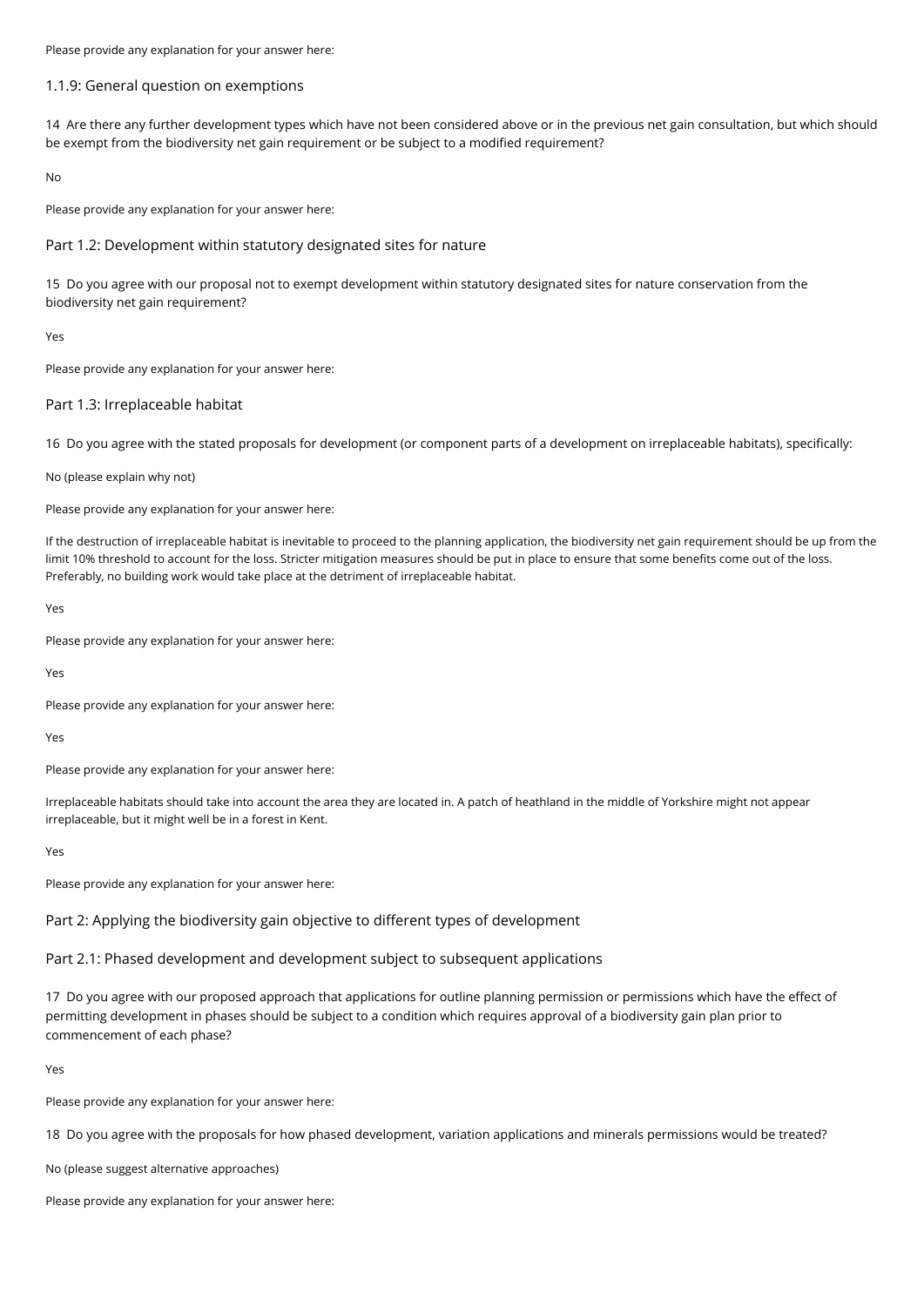if modern conditions are applied to old planning applications, such as ROMPs, biodiversity net gain assessments should be completed to ensure sustainability is introduced in the process.

Part 2.2: Small sites

19 Do you agree that a small sites metric might help to reduce any time and cost burdens introduced by the biodiversity gain condition?

Yes

Please provide any explanation for your answer here:

20 Do you think a slightly extended transition period for small sites beyond the general 2-year period would be appropriate and helpful?

No (please explain why not)

Please provide any explanation for your answer here:

unless significant time is required to draft a different version of the small sites metric, the policies should be implemented at the earliest.

21 Are there any additional process simplifications (beyond a small sites metric and a slightly extended transition period) that you feel would be helpful in reducing the burden for developers of small sites?

Do not know

Please provide any explanation for your answer here:

### Part 2.3: Nationally significant infrastructure projects

# 2.3.1: Proposal 1 - Scope, percentage, and targeted exemptions

22 Are any targeted exemptions (other than that for irreplaceable habitat), reduced biodiversity net gain objectives, or other modified requirements necessary for the application of the biodiversity net gain requirement to NSIPs?

Yes, other modified requirement (please define your proposed modified requirement)

Please provide any explanation for your answer here:

While some NSIPs may not be suitable to deliver the required 10% net gain, this shouldn't be applied as a blanket measure for all NSIPs. Exemptions should be applied for on a case-by-case basis.

2.3.2: Proposal 2 - Setting the requirement and transition arrangements through 'biodiversity gain statements'

23 Do you agree that the above approach is appropriate for setting out the biodiversity net gain requirement for NSIPs?

No (please explain why not)

Please provide any explanation for your answer here:

as per question 22, projects that cannot deliver a net gain should be identified early on and apply for an exemption. The approach of applying a core statement on biodiversity net gain for all NSIPs does not seem suitable as it could seemingly exempt all NSIPs in having to partake.

24 Do you consider that the November 2025 is an appropriate date from which NSIPs accepted for examination will be subject to the biodiversity net gain requirement?

Do not know

Please provide any explanation for your answer here:

25 Do you agree that a project's acceptance for examination is a suitable threshold upon which to set transition arrangements?

Do not know

Please provide any explanation for your answer here:

# 2.3.3: Proposal 3 - NSIP off-site gains and a 'portfolio approach'

26 Would you be supportive of an approach which facilitates delivery of biodiversity net gain using existing landholdings by requiring a lighter-touch registration process, whilst maintaining transparency?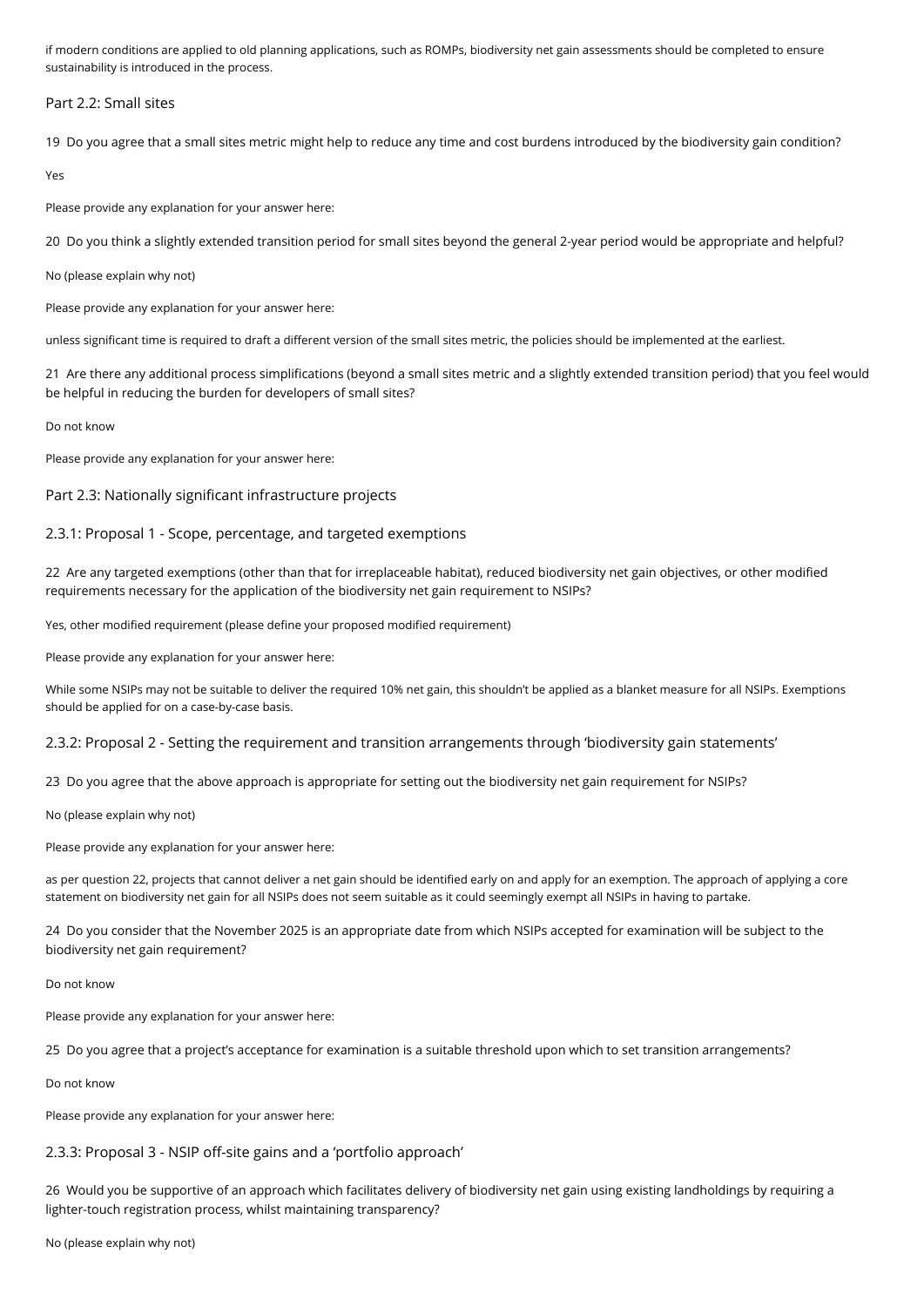Please provide any explanation for your answer here:

not without further conditions setting out that separate existing landholdings can only be leveraged as net gain against 1 application.

## 2.3.4: Proposal 4 - Process and demonstrating biodiversity net gains

27 Do you consider that this broad 'biodiversity gain plan' approach would work in relation to NSIPs?

Yes

Please provide any explanation for your answer here:

28 Should there be a distinction made for NSIPs between on-site habitats (which are subject to the biodiversity net gain percentage) and those habitats within the development boundary which are included solely for environmental mitigation (which could be treated as off-site enhancement areas without their own gain objective)?

No (please explain why not)

Please provide any explanation for your answer here:

any sites considered within the assessment should have its own score whether off-site or on-site to contribute towards meeting the net gain.

29 Is there any NSIP-specific information that the Examining Authority, or the relevant Secretary of State, would need to see in a biodiversity gain plan to determine the adequacy of an applicant's plans to deliver net gain (beyond that sought in the draft biodiversity gain plan template at Annex B)?

#### Do not know

Please provide any explanation for your answer here:

## 2.3.5: Proposal 5 - Maintenance period for Nationally Significant Infrastructure Project developments

30 Do you think that 30 years is an appropriate minimum duration for securing off-site biodiversity gains allocated to NSIPs?

Yes, but it should be reviewed after practice and biodiversity gain markets are evaluated

### 2.3.6: Proposal 6 - Compulsory acquisition

31 Are further powers or other measures needed to enable, or manage the impacts of, compulsory acquisition for net gain?

Yes, to manage impacts of compulsory acquisition (please explain what is needed)

Please provide any explanation for your answer here:

We would expect the time period of net gain to be maintained for off-site acquisitions (30 years) and the conditions of acquisition and maintenance should be clearly stated at the time of acquisition, as well as measures for monitoring put in place.

### 2.3.7: Proposal 7 - Marine infrastructure

32 Is any guidance or other support required to ensure that schemes which straddle onshore and offshore regimes are able to deliver biodiversity net gain effectively?

Do not know

Please provide any explanation for your answer here:

Part 3: How the mandatory BNG requirement will work for Town and Country Planning Act 1990 development

Part 3.1: Biodiversity gain plan

33 Do you agree with the proposed:

Other (please tell us more)

Please provide any explanation for your answer here:

Section E of the template should be more precise to help get the information out of the applicants. This information is crucial in determining the baseline for the results of the net gain assessment, and measures for validating this information should be put into place.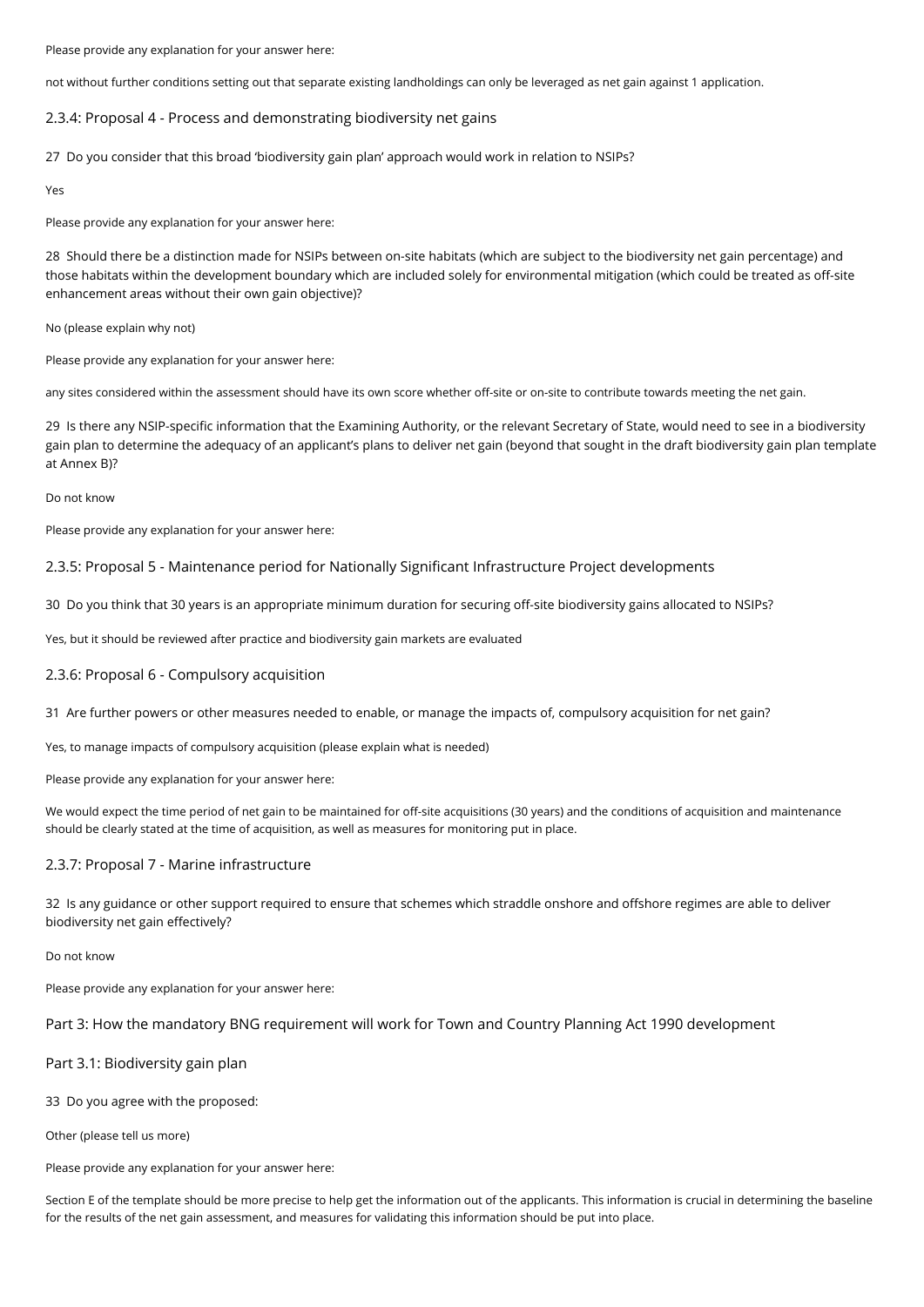No (please explain why not)

Please provide any explanation for your answer here:

If a biodiversity gain plan is required it should be submitted at the time of the application, not after the application being granted or prior to commencement of the works.

34 We will continue to work with external stakeholders and industry on the form and content of the template. Do you agree with the proposed information to be included in a biodiversity gain plan as shown in the draft template?

No (If not, is there anything in particular that ought to be removed, added, or changed to make the biodiversity gain plan fit for purpose?)

Please provide any explanation for your answer here:

Biodiversity is defined as the "variety of plant and animal life in the world or in a particular habitat, a high level of which is usually considered to be important and desirable". By only looking at habitats as a measure for biodiversity, applications are not encouraged to consider fauna which might be living in non-natural habitats, and mitigation for the species which might be displaced in that manner as part of the building process. Many protected species reside in non-natural habitats and we do not feel that the current biodiversity net gain template takes these into account. While the section B encourages the submission of a "supported species lists and habitat survey and reports and maps", the two are never reconciled, which leave the door open to not offer mitigation measures for some fauna present on site. Section C (also compulsory) also does not leave an option to fill in any info about other habitats than the 2 standard identified (area habitats and linear habitats).

No value is given to where the application is coming from, which we also feel is critical. Irreplaceable habitats should have a location dimension attached to them, as per below:

Feature National Importance County Importance Local Importance Ancient Woodland / Wet Woodland Low High High Heathland Low High High Mosaic of grassland and scrub Low Low High Assemblage of Reptiles Low High High Assemblage of Birds Low Medium High

### Part 3.2: Off-site biodiversity gains

35 Do you agree that further guidance is needed to support decision-making about what constitutes appropriate off-site biodiversity gains for a given development?

Yes (please state what in particular would help most)

Please provide any explanation for your answer here:

definition of what constitutes appropriate off-site biodiversity gains is needed, along with the number of off-site locations that can be leveraged against an application (preferably limited to 1-1), how they offset potential negative impact on the applied for building site and maintenance conditions and responsibilities for the off-site locations.

36 How should the UK Government encourage or enable developers and landowners to secure biodiversity gain sites for longer than the minimum 30-year period?

How should the UK Government encourage or enable developers and landowners to secure biodiversity gain sites for longer than the minimum 30-year period?:

Offset the costs of sites where enhancements that have not been completed before the development takes place. Decreasing the costs of biodiversity units if the buyer commits to securing net gain over the minimum required 30 years.

#### Part 3.3: The market for biodiversity units

37 Do you agree with our proposals for who can supply biodiversity units and the circumstances in which they may do so?

Yes

Please provide any explanation for your answer here:

38 Do you agree that developers which are able to exceed the biodiversity gain objective for a given development should be allowed to use or sell the excess biodiversity units as off-site gains for another development, provided there is genuine additionality?

Yes

Please provide any explanation for your answer here:

as long as there is a transfer of any maintenance duties and responsibilities to the buyer for the remainder of the minimum required 30 years.

39 Do you agree with the proposed scope of the UK Government's role in facilitating the market, as set out above?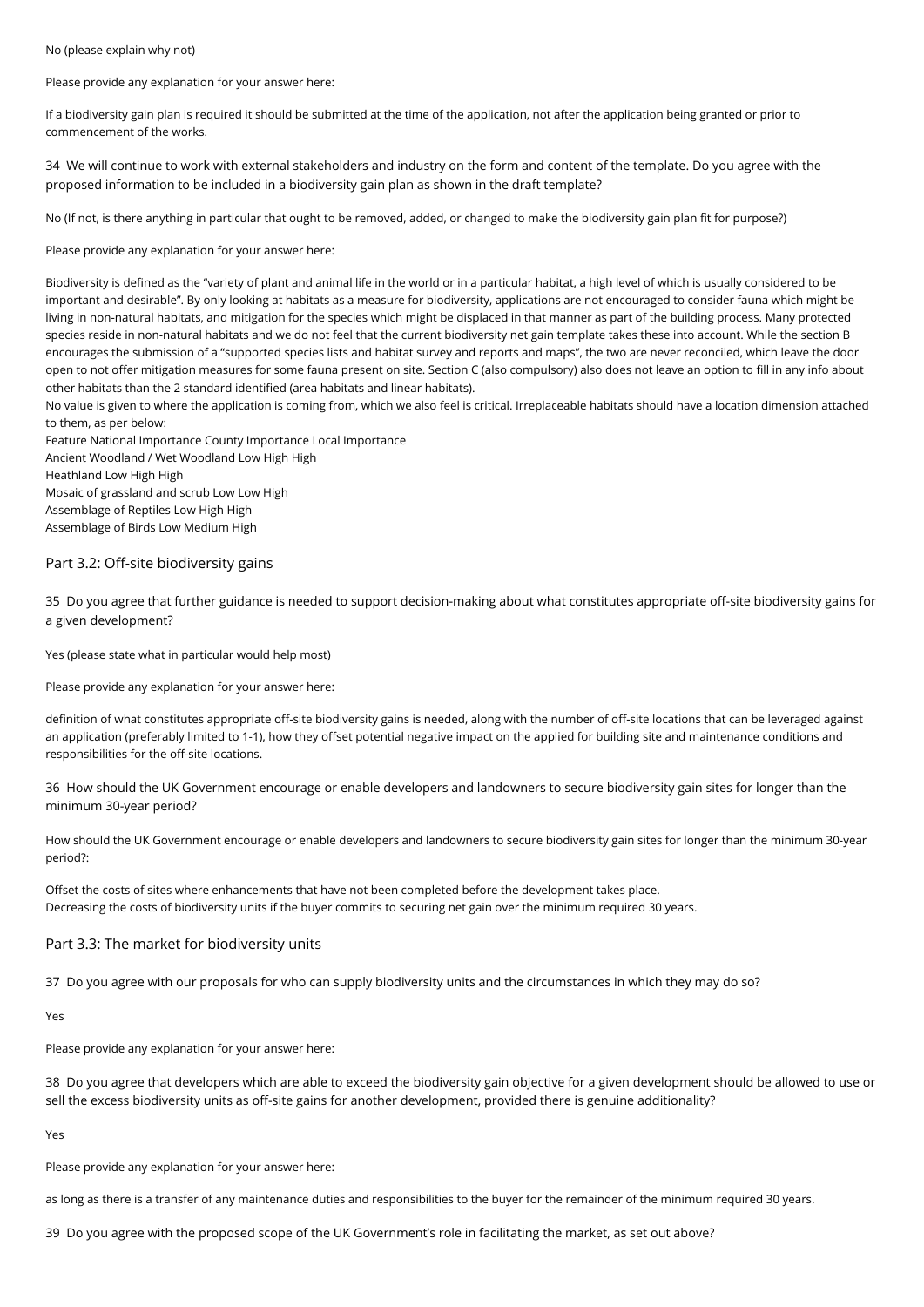No (please explain why not)

#### Please provide any explanation for your answer here:

It is stated that: "It will also be for the buyer, seller, and any other parties to the agreement to agree payment terms, for example whether there would be one lump-sum payment, staged payments, or payment by results." We feel payment by results is the only way to incentivise all parties to deliver on the committed net gains without treating this process as a pure financial transaction. The UK government should be setting out clear directives in this regard.

### Part 3.4: Habitat banking

40 Are the proposals outlined here sufficient to enable and encourage habitat banking?

No (please specify what else could be done and why it is needed)

Please provide any explanation for your answer here:

the habitat bank areas should be secured by a legal agreement for the minimum 30-year period, the responsibility of which should be transferred in case of a sale.

41 Do you agree with our proposal that to be eligible to supply biodiversity units for mandatory biodiversity net gain, habitat must be created or enhanced on or after a specified date, proposed to be 30 January 2020?

Yes

Please provide any explanation for your answer here:

although being in consultation about this in April 2022 does seem to make this date unrealistic for a habitat bank to be able to record enhancement or creation of sites from over two years prior. As answered in question 33a, the recording of past enhancements or site states is crucial in determining the results of biodiversity net gain. What proof will be required to register an enhanced or newly created habitat and how will this be validated?

42 Should there be a time limit on how long biodiversity units can be banked before they are allocated to a development? What would you consider to be an appropriate time limit?

No

Please provide any explanation for your answer here:

as long as the habitats in the bank are protected against any forms of development while in the bank.

Part 3.5: The biodiversity gain site register

3.5.1: Proposal 1 - The criteria and process for registration

43 Do you agree that the eligibility criteria for adding sites to the biodiversity gain site register are sufficient?

Yes

Please provide any explanation for your answer here:

44 Do you agree that the register operator should determine an application within a maximum of 28 days unless otherwise agreed between both parties?

Yes

Please provide any explanation for your answer here:

## 3.5.2: Proposal 2 - Information that will be required by and recorded in the register

45 Do you agree that this list of information requirements will be sufficient to demonstrate that a biodiversity gain site is legitimate and meets the eligibility criteria?

No (please explain which additional information should be included or which existing information should be excluded, and your reasons for this)

Please provide any explanation for your answer here:

"a statement that the applicant has checked whether the baseline habitat has deteriorated significantly since 30 January 2020, and how the baseline date has been appropriately adjusted to reflect (such as to disregard) any deterioration" is not sufficient. While the first point in paragraph a) requires supporting evidence of the enhancements, without proper controls and supporting evidence of a baseline state of the sites, a statement will not be sufficient to guarantee that the enhancements reported on are the results of a deliberate action towards biodiversity net gain. Supporting evidence of the original state of the site needs to be provided in order to ensure that the results delivered are indeed appropriate enhancements. It is also vital that this is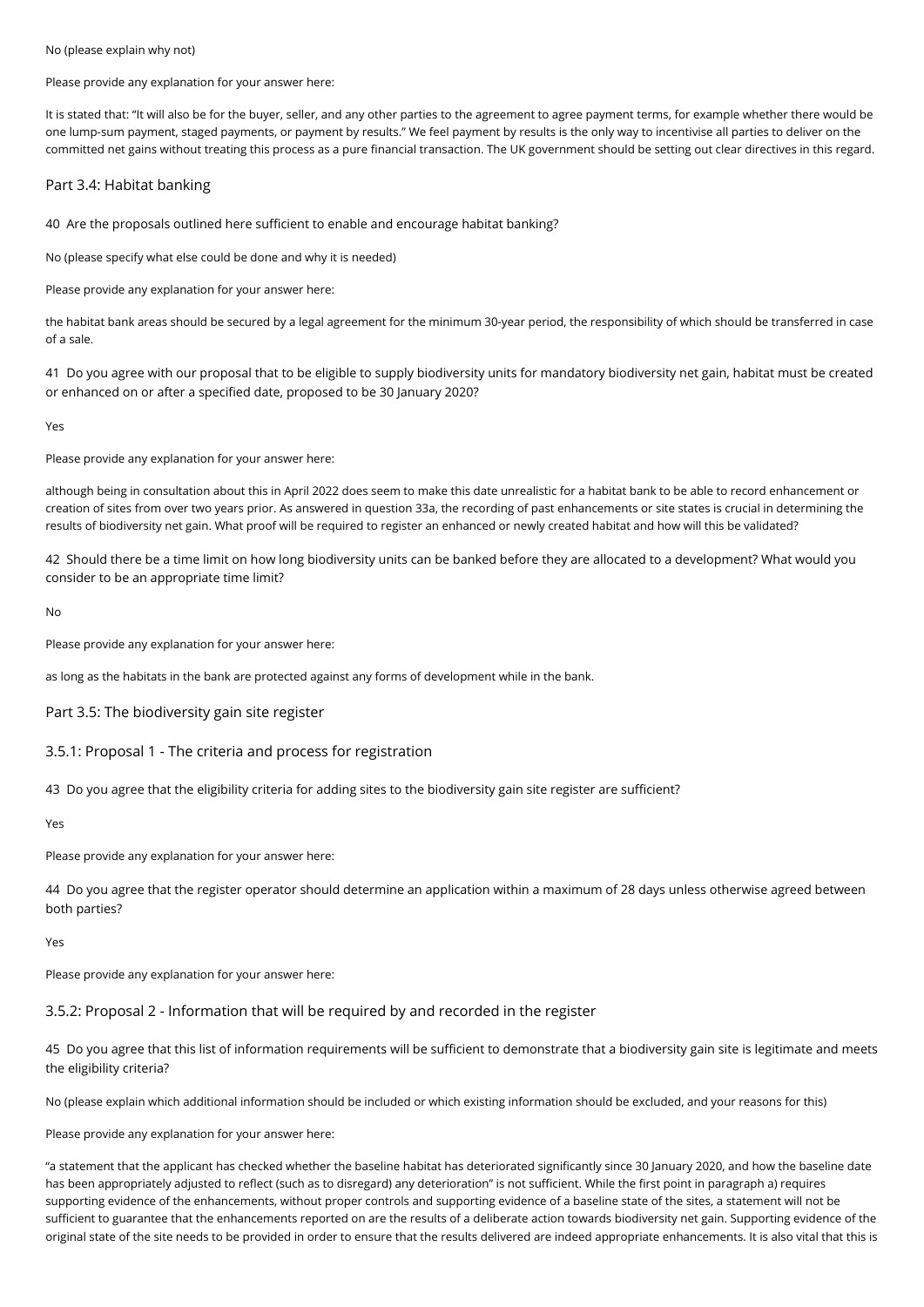documented to prevent and discourage partial destruction on sites only to be restored as enhancements.

46 Do you agree that the UK Government should require a habitat management plan, or outline plan, for habitat enhancement to be included on the register?

Yes

Please provide any explanation for your answer here:

3.5.3: Proposal 3 - Application fees and penalties for false and misleading information

47 Do you agree that the UK Government should allow the register operator to:

Yes

Please provide any explanation for your answer here:

Yes

Please provide any explanation for your answer here:

3.5.4: Proposal 4 - Appeals against rejection of a biodiversity gain site application or non-determination of an application by the register operator

48 Do you agree with our proposal to allow applicants to appeal a decision by the register operator where the applicant believes that the registration criteria have not been appropriately applied?

Yes

Please provide any explanation for your answer here:

Part 3.6: Additionality

3.6.1: Proposal 1 - Additionality with respect to wider environmental planning policy and legislation

49 Do you agree with our proposals for additionality with respect to:

Yes

Please provide any explanation for your answer here:

Other (please tell us more)

Please provide any explanation for your answer here:

in case of presence of protected species, the net gain objective should be formally increased over the minimum 10% in order to ensure that mitigation measures do not form the totality of the gains.

Yes

Please provide any explanation for your answer here:

Other (please tell us more)

Please provide any explanation for your answer here:

actions in line with the River basin Management Plans can be counted towards achieving biodiversity net gain, however the total percentage for the site should be increased from 10%

Yes

Please provide any explanation for your answer here:

3.6.2: Proposal 2 - Enhancements in statutory protected sites for nature conservation

50 Do you think that A) the non-designated features or areas of statutory protected sites and/or B) local wildlife sites and local nature reserves, should be eligible for enhancement through biodiversity net gain?

Yes, both A and B should be eligible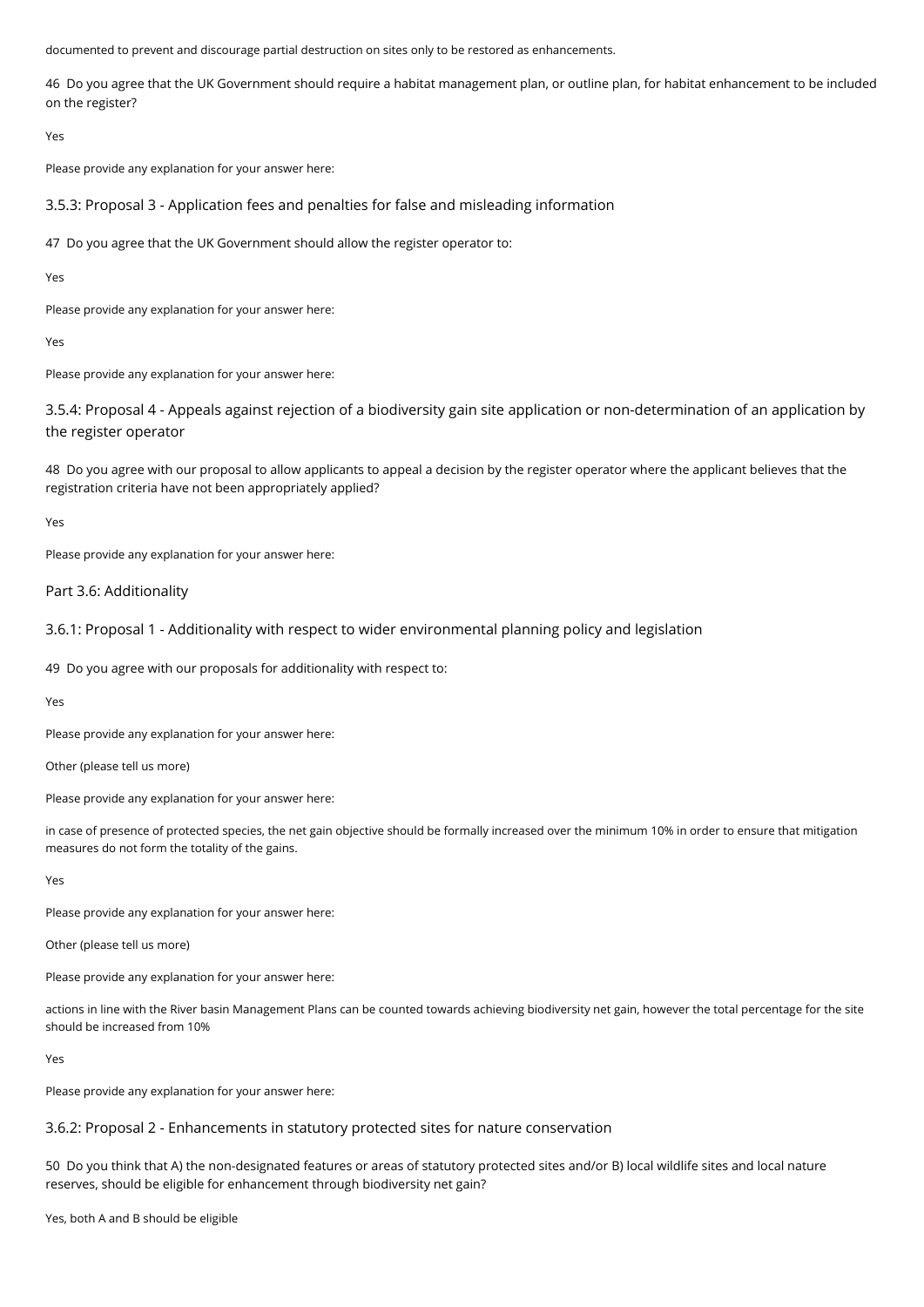Please provide any explanation for your answer here:

51 Do you agree that the enhancement of habitats, including designated features, within statutory protected sites should be allowed in the coastal, intertidal and marine environment as defined above?

Yes

Please provide any explanation for your answer here:

3.6.3: Proposal 3 - Stacking of payments for environmental services

52 Do you agree with our proposed approach to combining payments for biodiversity units with other payments for environmental services from the same parcel of land?

Yes

Please provide any explanation for your answer here:

Part 3.7: Statutory biodiversity credits

3.7.1: Proposal 1 - Use of statutory biodiversity credits

3.7.2: Proposal 2 - Credit price and sales

53 Are these proposals for statutory biodiversity credits sufficient to:

Not Answered

Please provide any explanation for your answer here:

clarity will be needed around the suitable guidance.

No (please explain why not)

Please provide any explanation for your answer here:

a phasing plan is necessary in order to ensure that statutory credits do not become the norm.

54 Do you think there are any alternatives to our preferred approach to credit sales, such as those outlined above, which could be more effective at supporting the market while also providing a last resort option for developers?

Do not know

Please provide any explanation for your answer here:

55 Do the principles for how we will set, and review credit price cover the relevant considerations?

Yes

Please provide any explanation for your answer here:

#### 3.7.3: Proposal 3 - Credit investment

56 Do you agree with the proposed principles for credit investment?

Yes

Please provide any explanation for your answer here:

Part 3.8: Reporting, evaluation, and monitoring

# 3.8.1: At a project level

57 Do the above project-level management, monitoring, enforcement, and reporting proposals seem sufficient, achievable, and not overly burdensome on practitioners, developers, or planning authorities?

#### Not Answered

Please provide any explanation for your answer here: